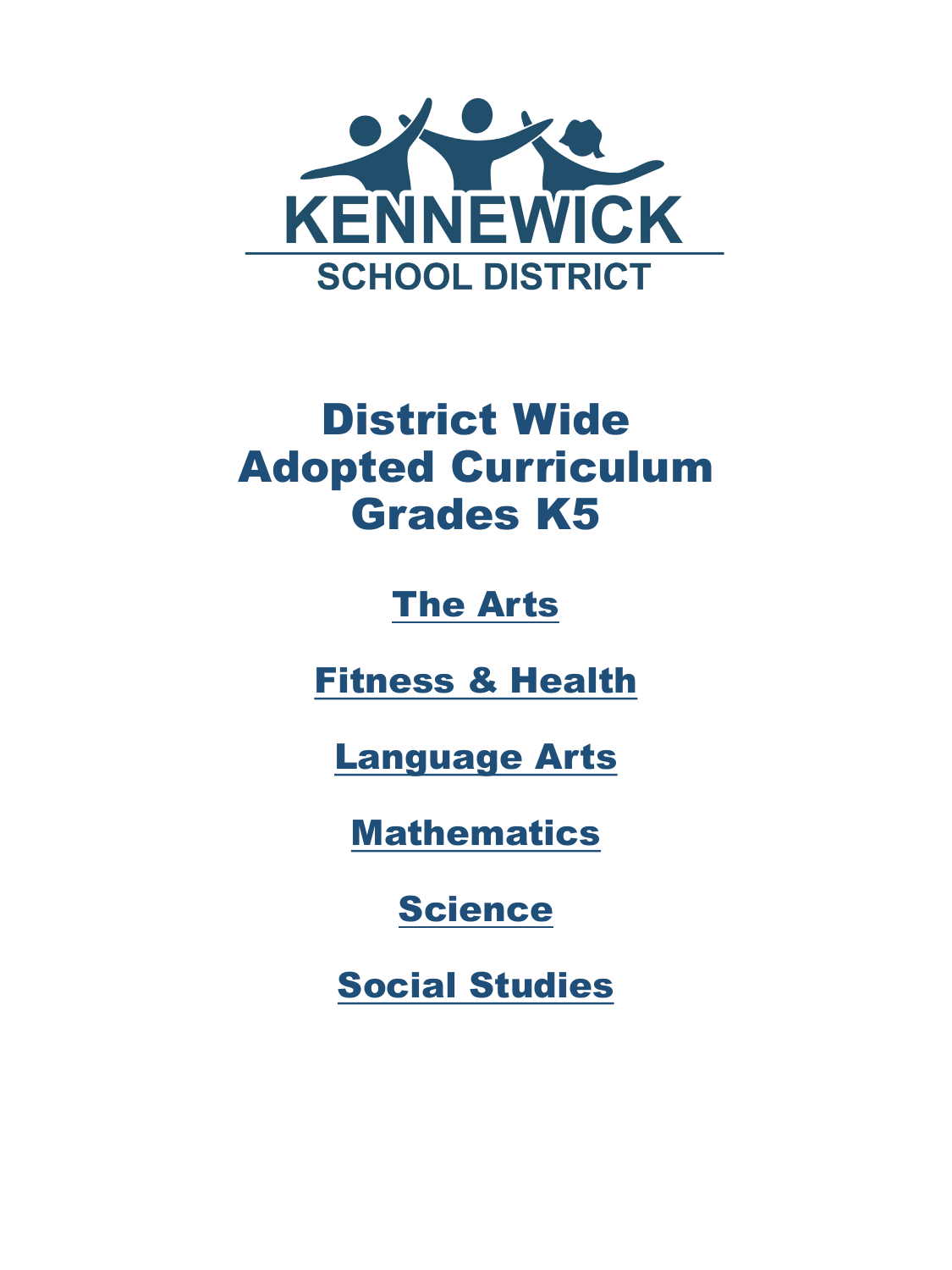### The Arts

<span id="page-1-0"></span>

| <b>Kindergarten</b><br><b>Music</b> | <b>Spotlight on Music</b><br>Macmillan/McGraw Hill (2011)<br>Adopted 2014 |  |
|-------------------------------------|---------------------------------------------------------------------------|--|
| <b>First Grade</b><br><b>Music</b>  | <b>Spotlight on Music</b><br>Macmillan/McGraw Hill (2011)<br>Adopted 2014 |  |
| <b>Second Grade</b><br><b>Music</b> | <b>Spotlight on Music</b><br>Macmillan/McGraw Hill (2011)<br>Adopted 2014 |  |
| <b>Third Grade</b><br><b>Music</b>  | <b>Spotlight on Music</b><br>Macmillan/McGraw Hill (2011)<br>Adopted 2014 |  |
| <b>Fourth Grade</b><br><b>Music</b> | <b>Spotlight on Music</b><br>Macmillan/McGraw Hill (2011)<br>Adopted 2014 |  |
| <b>Fifth Grade</b><br><b>Music</b>  | <b>Spotlight on Music</b><br>Macmillan/McGraw Hill (2011)<br>Adopted 2014 |  |



**REA**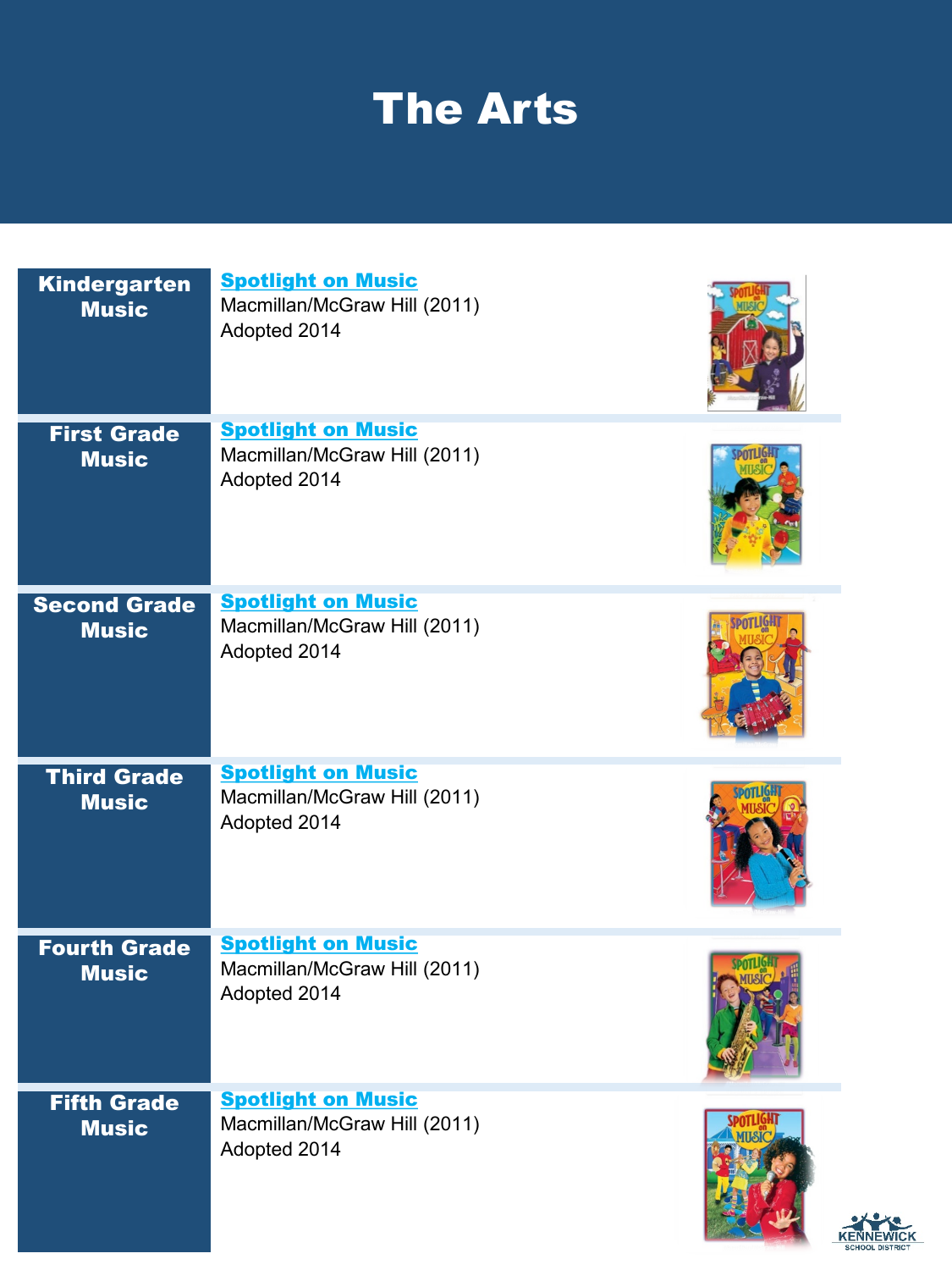### <span id="page-2-0"></span>Fitness & Health

| <b>Elementary</b><br><b>Fitness</b> | <b>Five for Life: Basic Program</b><br>Focused Fitness (2008)<br>Adopted Year 2015      | hasic                                                                                                                                              |
|-------------------------------------|-----------------------------------------------------------------------------------------|----------------------------------------------------------------------------------------------------------------------------------------------------|
| <b>Fifth Grade</b><br><b>Health</b> | <b>KNOW HIV/STD Prevention</b><br><b>Curriculum</b><br>OSPI (2014)<br>Adopted Year 2015 | <b>KNOW</b><br><b>HIV/STD PREVENTION</b><br><b>CURRICULUM</b><br>GRADES <sub>5</sub> and 6<br>Œ<br><b>Randy Dors</b><br>ex formation<br>March 2014 |

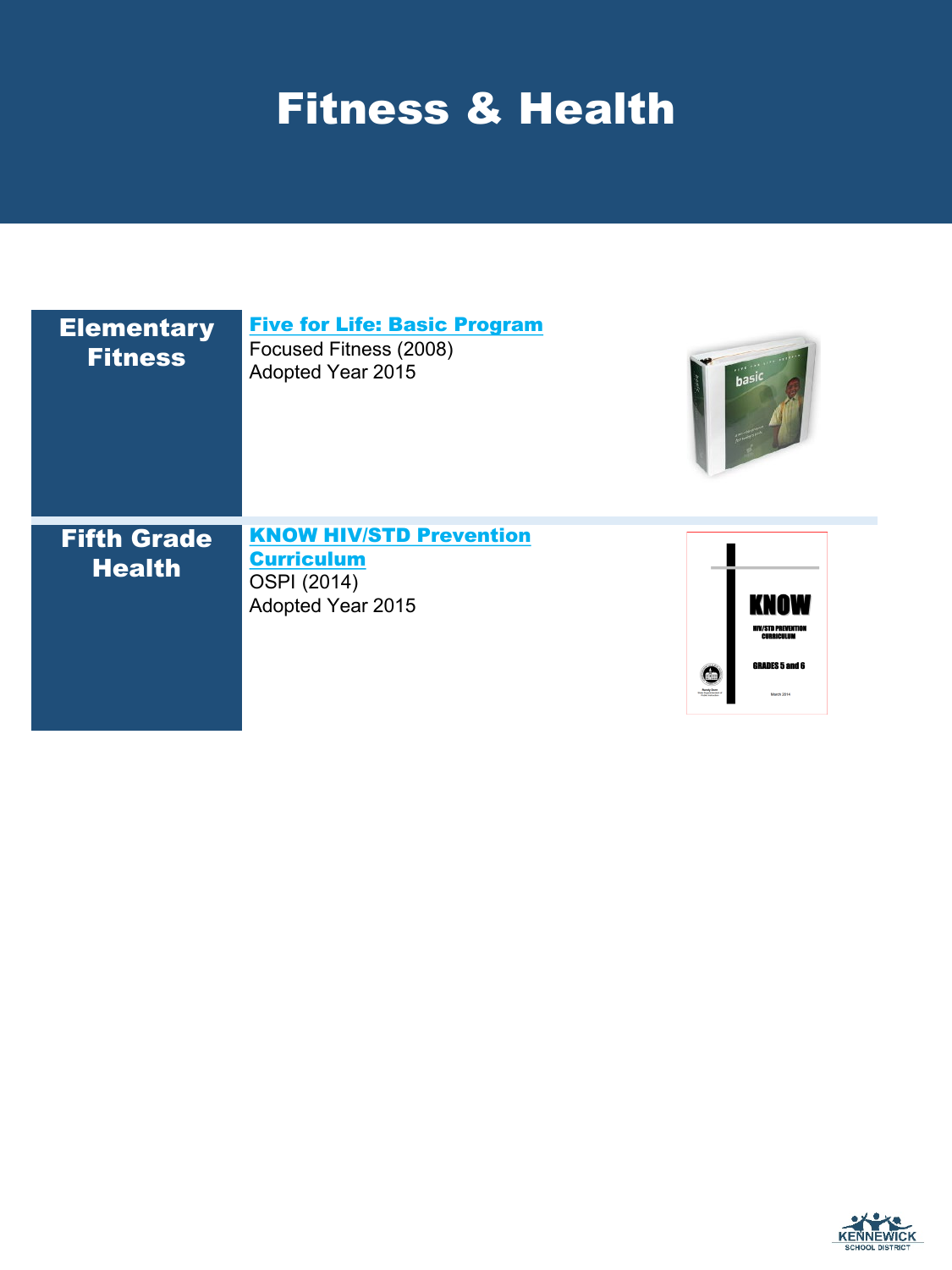# Language Arts

<span id="page-3-0"></span>

| Kindergarten        | <b>Journeys</b><br>Houghton Mifflin Harcourt (2017)<br>Adopted 2016 |                       |
|---------------------|---------------------------------------------------------------------|-----------------------|
| <b>First Grade</b>  | <b>Journeys</b><br>Houghton Mifflin Harcourt (2017)<br>Adopted 2016 |                       |
| <b>Second Grade</b> | <b>Journeys</b><br>Houghton Mifflin Harcourt (2017)<br>Adopted 2016 |                       |
| <b>Third Grade</b>  | <b>Journeys</b><br>Houghton Mifflin Harcourt (2017)<br>Adopted 2016 | <b>TEACHER'S EDIT</b> |
| <b>Fourth Grade</b> | <b>Journeys</b><br>Houghton Mifflin Harcourt (2017)<br>Adopted 2016 |                       |
| <b>Fifth Grade</b>  | <b>Journeys</b><br>Houghton Mifflin Harcourt (2017)<br>Adopted 2016 |                       |

KENNEWICK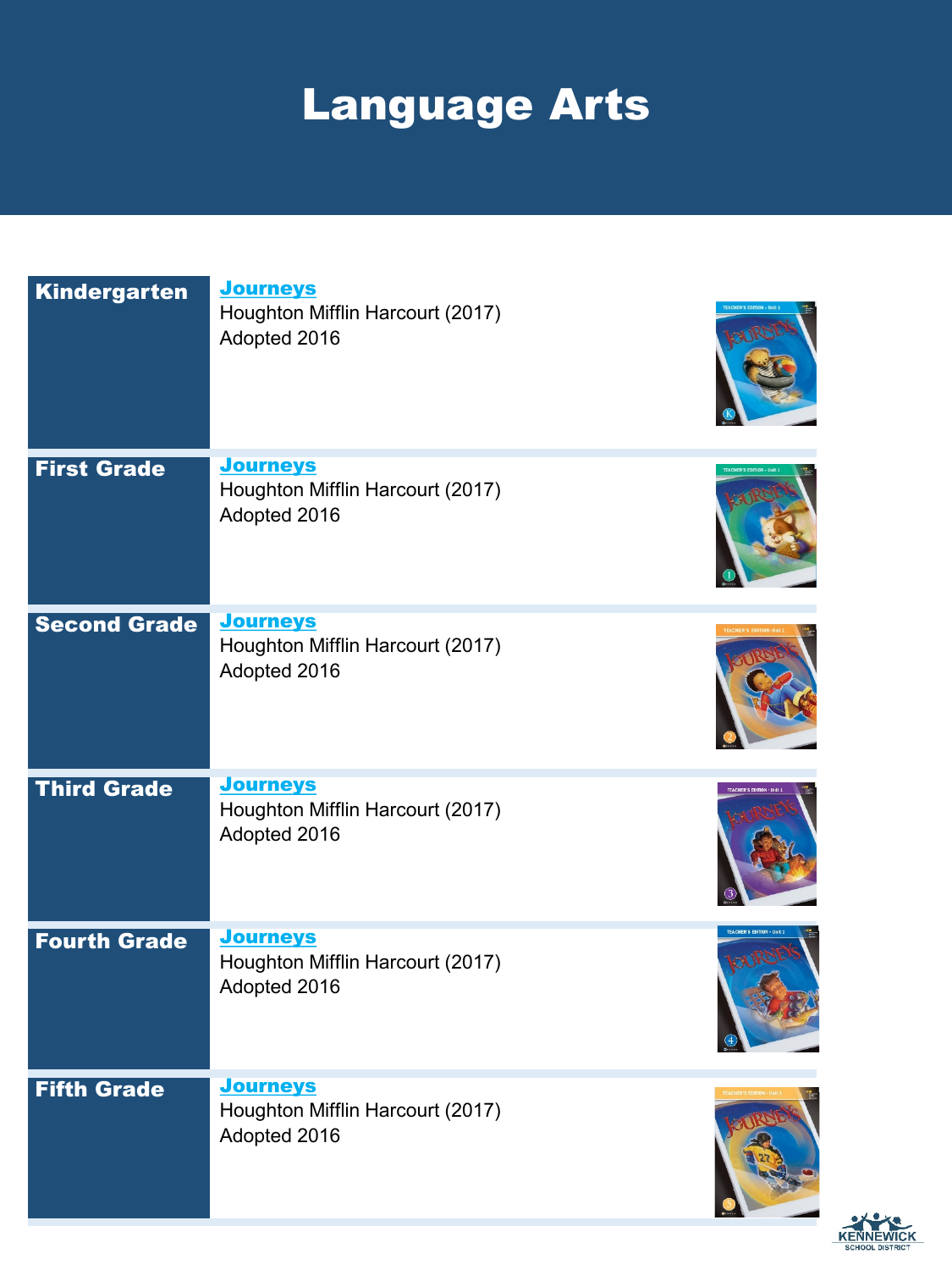## **Mathematics**

<span id="page-4-0"></span>

| <b>Kindergarten</b> | <b>Stepping Stones 2.0</b><br>Origo Math (2017)<br>Adopted 2017 | <b>STEPPING STONES</b><br><b>STEPPING STI</b> |
|---------------------|-----------------------------------------------------------------|-----------------------------------------------|
| <b>First Grade</b>  | <b>Stepping Stones 2.0</b><br>Origo Math (2017)<br>Adopted 2017 |                                               |
| <b>Second Grade</b> | <b>Stepping Stones 2.0</b><br>Origo Math (2017)<br>Adopted 2017 |                                               |
| <b>Third Grade</b>  | <b>Stepping Stones 2.0</b><br>Origo Math (2017)<br>Adopted 2017 |                                               |
| <b>Fourth Grade</b> | <b>Stepping Stones 2.0</b><br>Origo Math (2017)<br>Adopted 2017 | STEPPING                                      |
| <b>Fifth Grade</b>  | <b>Stepping Stones 2.0</b><br>Origo Math (2017)<br>Adopted 2017 |                                               |

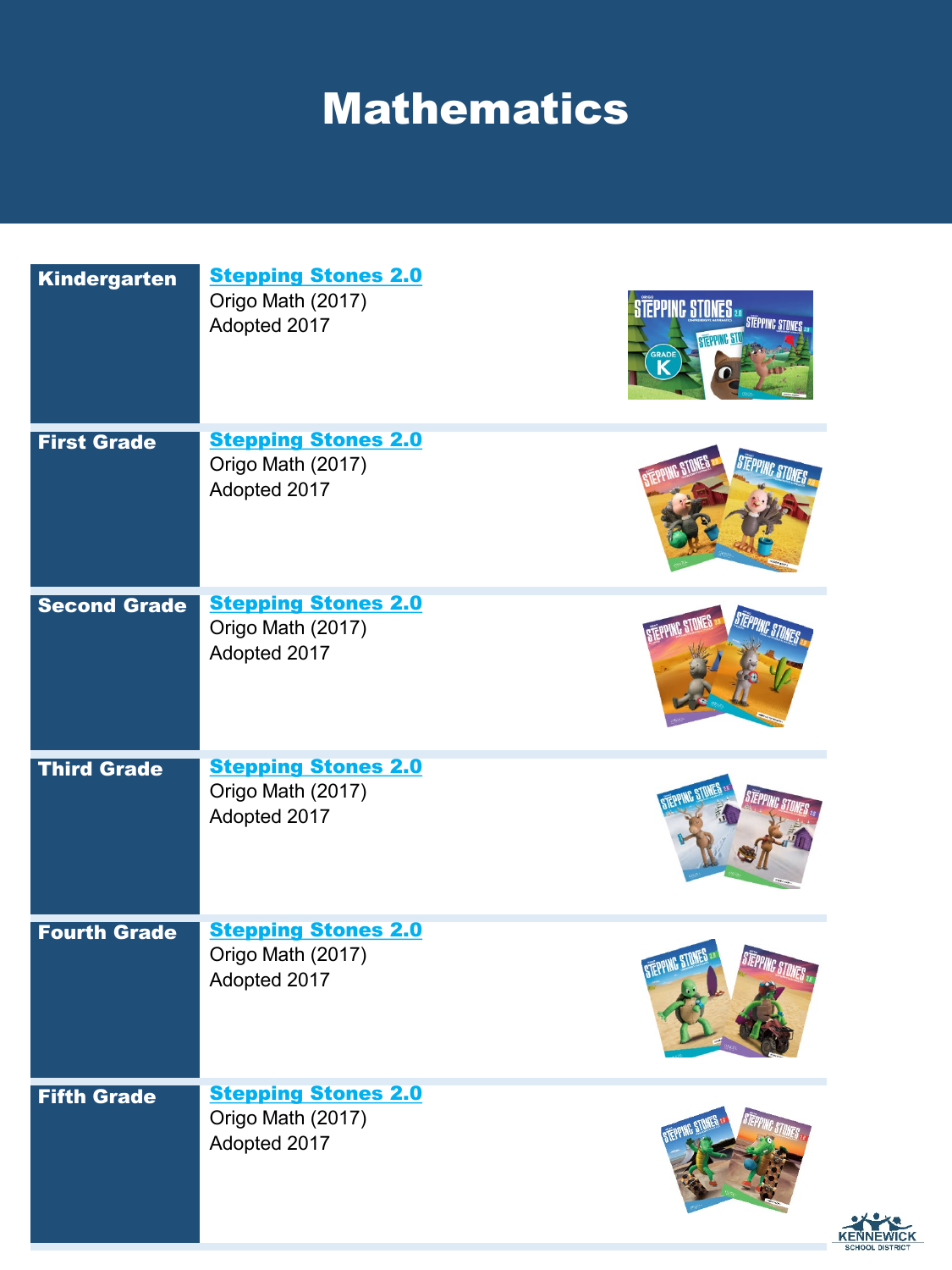#### Science

<span id="page-5-0"></span>

| <b>Kindergarten</b> | <b>Building Blocks of Science 3D:</b><br><b>Weather and Sky</b><br>Carolina (2019)<br>Adopted 2018                 |
|---------------------|--------------------------------------------------------------------------------------------------------------------|
|                     | <b>Building Blocks of Science 3D:</b><br><b>Push, Pull and Go</b><br>Carolina (2019)<br>Adopted 2018               |
|                     | <b>Building Blocks of Science 3D:</b><br><b>Living Things and Their Needs</b><br>Carolina (2019)<br>Adopted 2018   |
| <b>First Grade</b>  | <b>FOSS Next Generation Plants</b><br>and Animals<br>Delta Education (2018)<br>Adopted 2018                        |
|                     | <b>Smithsonian: How Can We</b><br><b>Send a Message Using Sound?</b><br>Carolina Biological (2018)<br>Adopted 2018 |













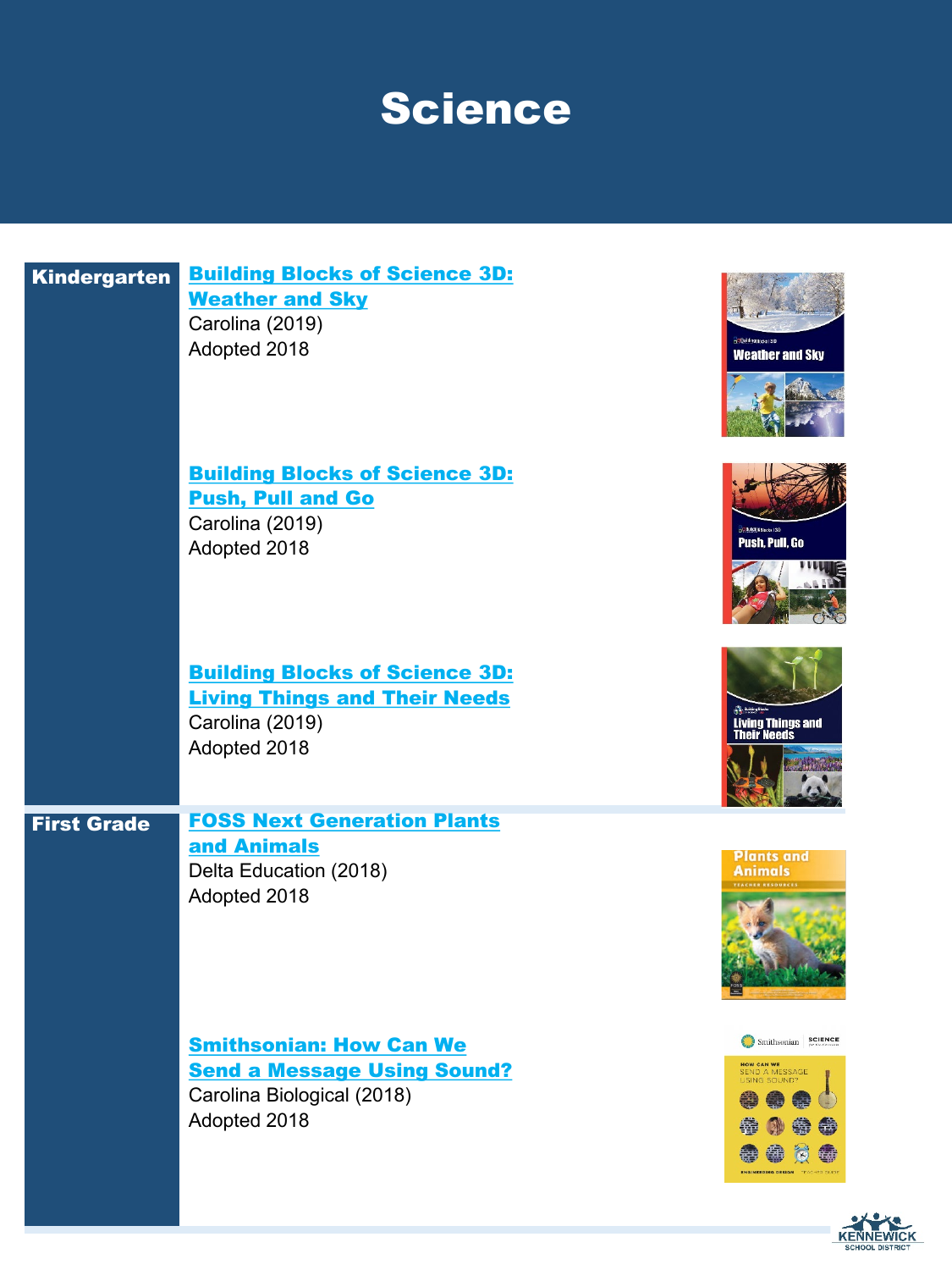### Science

| <b>Second Grade</b> | <b>FOSS Next Generation Pebbles,</b><br><b>Sand and Silt</b><br>Delta Education (2018)<br>Adopted 2018                     | Pebbles, Sand,<br>and Silt                                          |
|---------------------|----------------------------------------------------------------------------------------------------------------------------|---------------------------------------------------------------------|
|                     | <b>FOSS Next Generation Insects and</b><br><b>Plants</b><br>Delta Education (2018)<br>Adopted 2018                         | <b>Insects</b><br>and Plants                                        |
| <b>Third Grade</b>  | <b>Building Blocks of Science 3D:</b><br><b>Weather and Climate Patterns</b><br>Carolina Biological (2019)<br>Adopted 2018 | Neather and<br><b>Climate Patterns</b>                              |
|                     | <b>Smithsonian: How Can We Predict</b><br><b>Patterns of Motion?</b><br>Carolina Biological (2019)<br>Adopted 2018         | Smithsonian SCIENCE<br>HOW CAN WE<br>PREDICT PATTERNS<br>OF MOTION? |

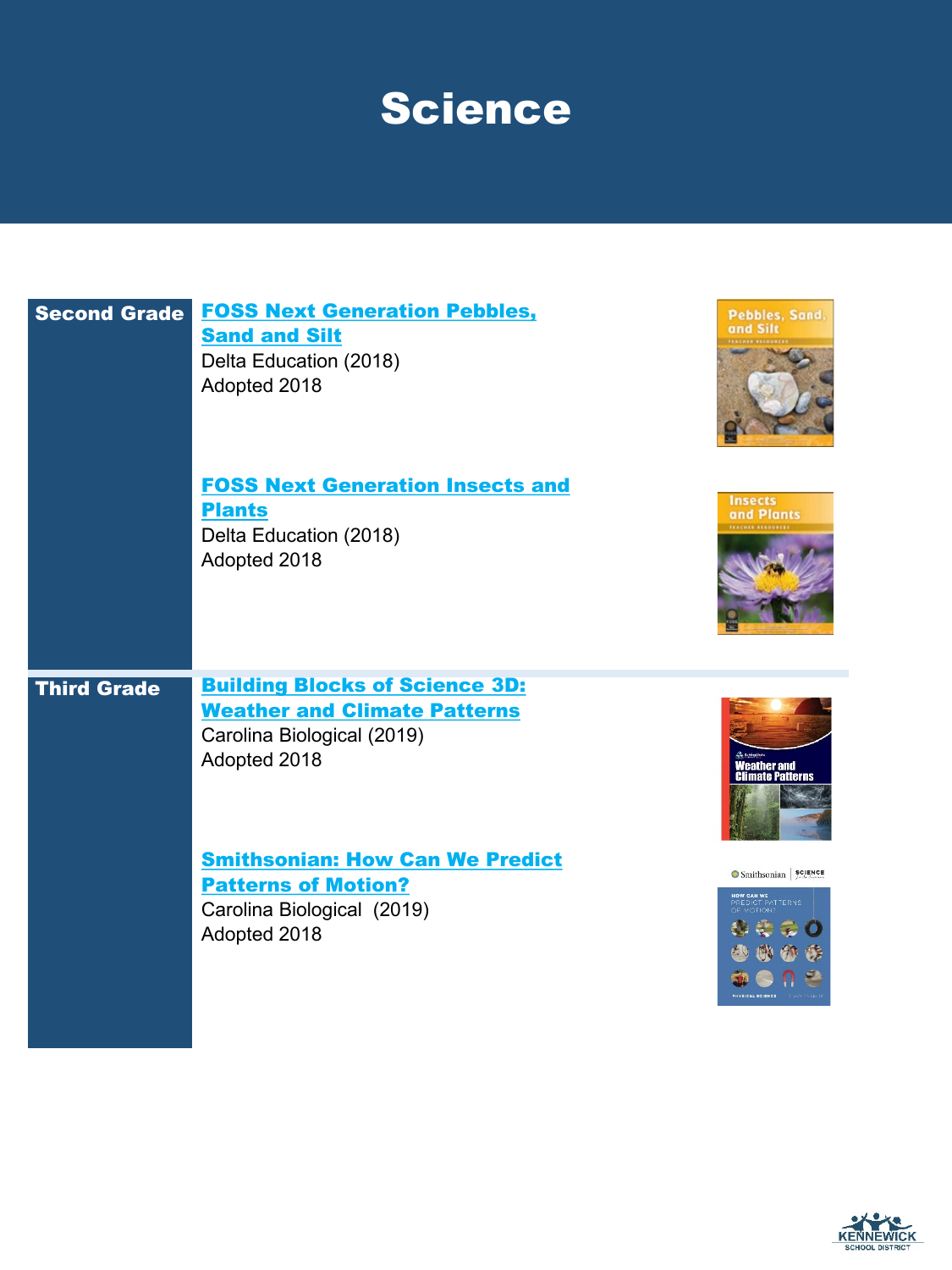### Science

| <b>Fourth Grade</b> | <b>Building Blocks of Science: Plants and</b><br><b>Animal Structures</b><br>Carolina Biological (2019)<br>Adopted 2018    | <b>Plant and Animal<br/>Structures</b>    |
|---------------------|----------------------------------------------------------------------------------------------------------------------------|-------------------------------------------|
|                     | <b>Building Blocks of Science: Changing</b><br><b>Earth</b><br>Carolina Biological (2019)<br>Adopted 2018                  | <b>Changing Earth</b>                     |
| <b>Fifth Grade</b>  | <b>Building Blocks of Science: Structure</b><br>and Properties of Matter<br>Carolina Biological (2019)<br>Adopted 2018     | ure and<br>rties of Matte                 |
|                     | <b>Building Blocks of Science: Matter and</b><br><b>Energy in Ecosystems</b><br>Carolina Biological (2019)<br>Adopted 2018 | <b>Matter and Energy</b><br>in Ecosystems |



**KENNEWICK**